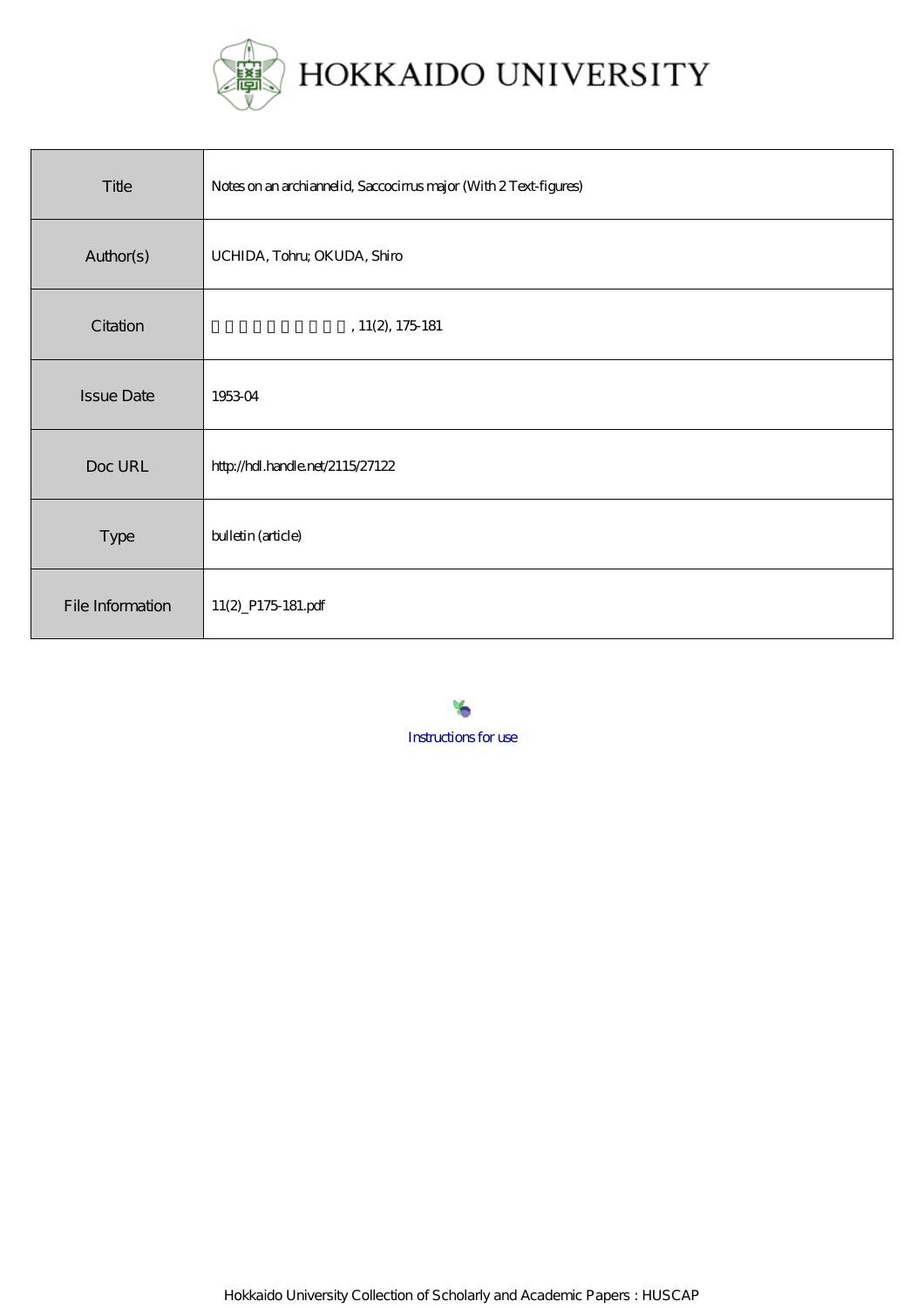# Notes on an archiannelid, Saccocirrus major<sup>1)</sup>

# By

# Tohru Uchida and Shiro Okudat

### (Zoological Institute, Faculty of Science, Hokkaido University)

*(With* 2 *Text-figures)* 

Regarding the internal anatomy of the genus *Saccocirrus*, there have been published several papers by the following authors, such as Goodrich (1901), Salensky (1907). Haempelmann (1913) and Gusjewa (1929), but details for the most part still remain unknown. Concerning the development of the genus, however, there has been little reported. For the first, Repiachoff (1881) briefly reported that in the development of *S. papillocercus* in Odessa were found many abnormal forms. In 1906 Pierantoni described the development of *Saccocirrus* in Naples from fertilization to formation of young larvae just metamorphosed through the trochophora. In the vicinity of the Akkeshi Marine Biological Station the archiannelid, *Saccocirrus major,* is commonly found all the year round. Several years ago, while staying at the station the junior author studied, at the suggestion of the senior author, the metamorphosis of the worm, and after his death in 1950 he left behind some fragmental notes on it. The senior author utilizing these notes now proposes to publish the paper, together with some anatomical facts ascertained by himself.

The archiannelid occurs in sandy flats between tidal lines. The body is long, slender and very contractile, and when well stretched out, reaches over 40 mm. The dorsal side is roundly convex and the ventral side nearly flat. The j'rostomium is small and lohed anteriorly, with a pair of eyes and another of conspicuous tentacles. The tentacles are hollow, long, cylindrical and gradually tapering toward the tip; they are each connected in the base with the ampulla within the cephalic portion. They are highly movable in locomotion and very prehensile in living state. Nuchal organs are obliquely disposed in a pair just behind two black small eyes. The mouth, situated on the ventral side, leads to the oesophagus which extends to the  $12th$  or  $13th$  segment, but in some specimens the oesophagus which extends to the 12th or 13th segment, but in some specimens<br>the oesophagus barely reaches the 9th, 10th or 11th segment. The trunk is<br>the contribution of the U.S. is the Contribution of the Contribution

I) Contributions to the Akkeshi Marine Biological Station, Akkeshi, Ko. 62. /0111'. *Fac. Sci., Hokkaido Univ., Ser. VI, Zool.,* 11, .1958.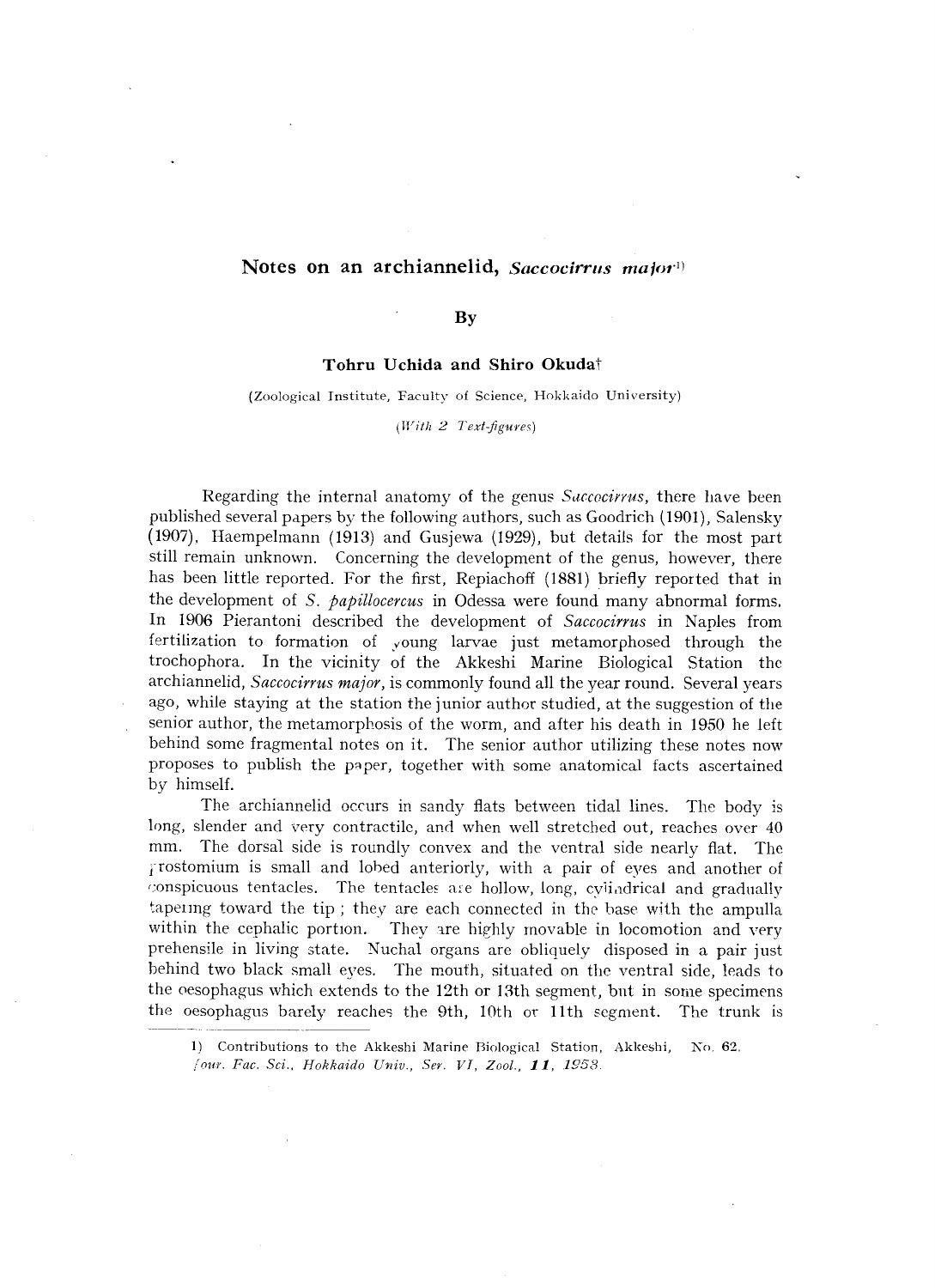#### 176 *Uchida et Okuda*

formed of many similar annuli, which are nearly similar in width excepi the posterior ones. Each annulus is provided with a pair of parapodia which are small, cylindrical and furnished with a bundle of setae. The bundle of setae is not present in the posterior annuli preceding the pygidium. The gonads begin to develop mostly from the 18th, 19th or 20th segment, but less occasionally from the 16th, 17th or 21th segment. In a few specimens the gonads were found to appear from more posterior segments, such as the 25th or 27th segmept. It is very noticeable that the sexual products in both male and female are found to develop only on the right side of the body as shown in Fig. 1, G & H. The pygidium is the narrowest segment but it is provided with a pair of distinct caudal lobes, each of which bears from 8 to 15 adhesive papillae on the posterior margin. The elandular cells beneath the epidermis form oval fields, two by two on the dorsal side of each segment. The colour is generally yellow or orange. Eyes hlack. Tentacles, several posterior segments and pygidium white. On closer observation in living state, tentacles are found to be colourless, oesophageal region pinkish brown, containing no increment; midgut-region also pinkish brown, but containing



Fig. 1. Serial cross sections of *Saccocirrus major;* a ampulla, b brain, dm dorsal mesentery, dms dorsal muscle, dvm dorsa-ventral muscle, i intestine, I longitudinal muscle, m mouth, n nerve, o ovary, oe oesophagus, ss setae-sheath, t tentacle, ts testis, vm ventral mesentery.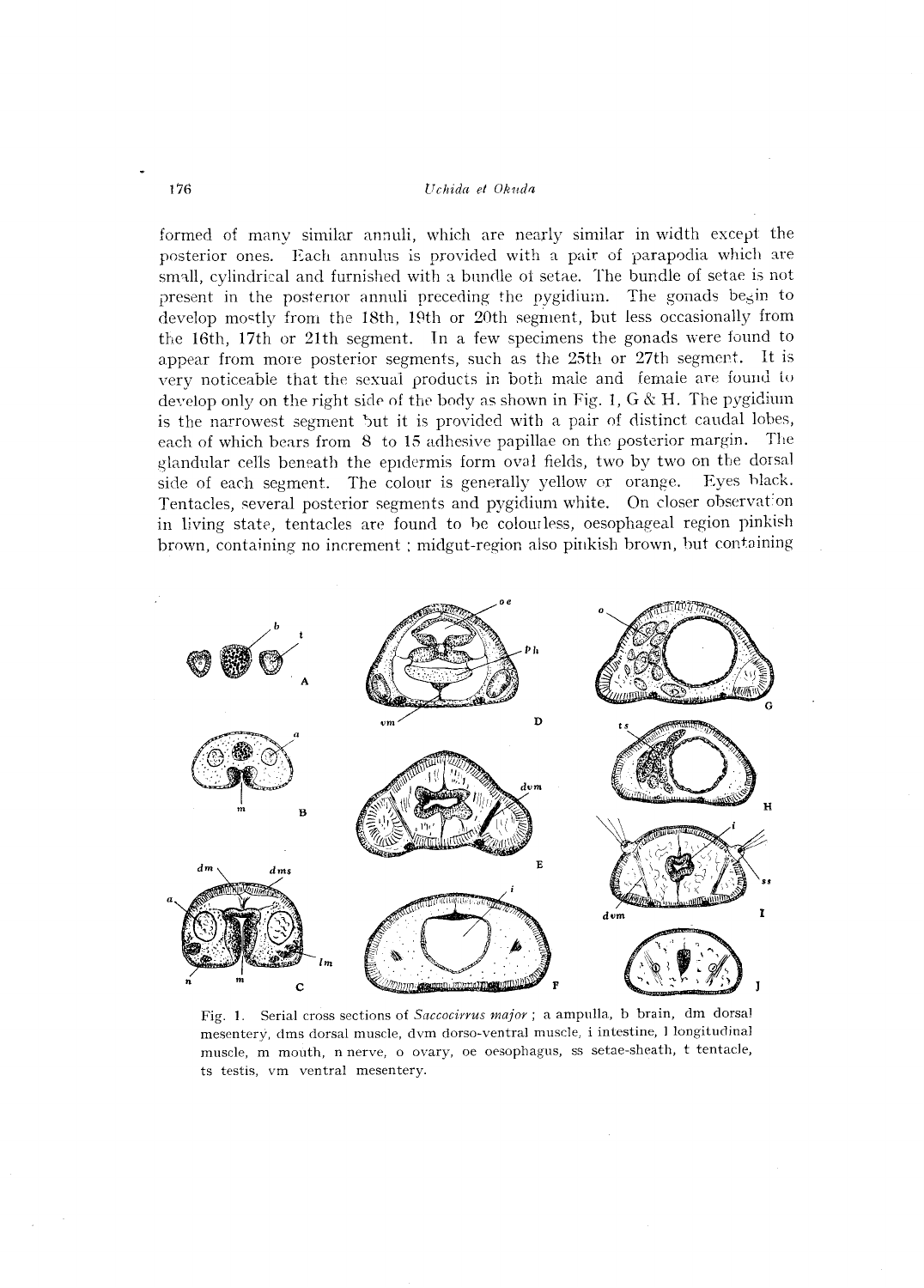### *Noles on archiannelid* 177

greenish brown increment seen through the dorsal skin. Ventral surface pinkish brown throughout the whole length, except near the pygidium. In about ten posterior segments increment can not be seen and these segments are faintly brownish in colour. The tentacles are composed ot an outer glandular epithelium and a core of endoderm which contains many muscular fibres. Each endodermal core is connected with an ampulla, in which the muscular fibres become feebly developed in the second annulus.

The digestive system is straight through its whole length and is characterized by having a sac-like pharynx, a thick-walled oesophagus and a spacious intestine. The mouth opens ventrally and is provided with lips of thick epithelium. Vnder the oesophagus is present the sac-like pharynx which is hyaline but equipped with some muscular fibres. The peritoneal epithelium of the oesopbagus is thick and glandular, while that of the intestine is very thin.

The longitudinal muscles are developed just under the epithelum around the whole periphery, forming poired ventra-lateral ones which arc specially differentiated. The dorso-ventral muscles are well developed and always connected with the parapodia. As to the anatomy of the archiannelid the most important finding in the present study lies in the asymmetry of the gonads; so far as the senior author has observed, the right gonad alone in both sexes of the worm develops as shown in the figures. Haempelmann \1913) who studied the gonads of the two species of *Saccocirrus; S. major* and *S. papillocercus*, did not touch upon this fact. Therefore, it is probable that the Japanese worm forms a distinct species from or a race of *S. maJor,* if the original species is revealed to have symmetrical gonads.

The larvae reported by Pierantoni \1906) are all telotrochous ; one of them 3 days of age and another one **15** days of age. The former is a trochophore, bearing apical cilia, paired eye-flecks, two ciliary girdles and a mouth. The larva is pyriform in shape, the upper half being rather better developed than the lower half. In the latter larva several remarkable subsequent changes are observable; the apical cilia become considerably reduced in number, the lower half become developed and elongated, with increasing number of segments. In the first and second segments of the lower half a group of two or three strong bristles appears, but the pygidium is not yet biloded. In this stage, the digestive system shows some differentiation.

On the other hand, Claparède and Mecznikow  $(1869)$  studying the development of several polychaetes of Naples published a note on some annelid larvae, which are very similar to the *Saccocirrus*-larvae observed by the present writers. They described the larvae as those of Spionidae and pointed out that the larva was formerly described by Milne-Edwards (1845) as that of Amphinomidae. The larva of Milne-Edwards was obtained off the coast between Stromboli and Messina. The larvae described by Claparède and Mecznikow seem to the senior writer rather to be the larvae of *Saccocirrus* than those of Spionidae. These larvae, especially in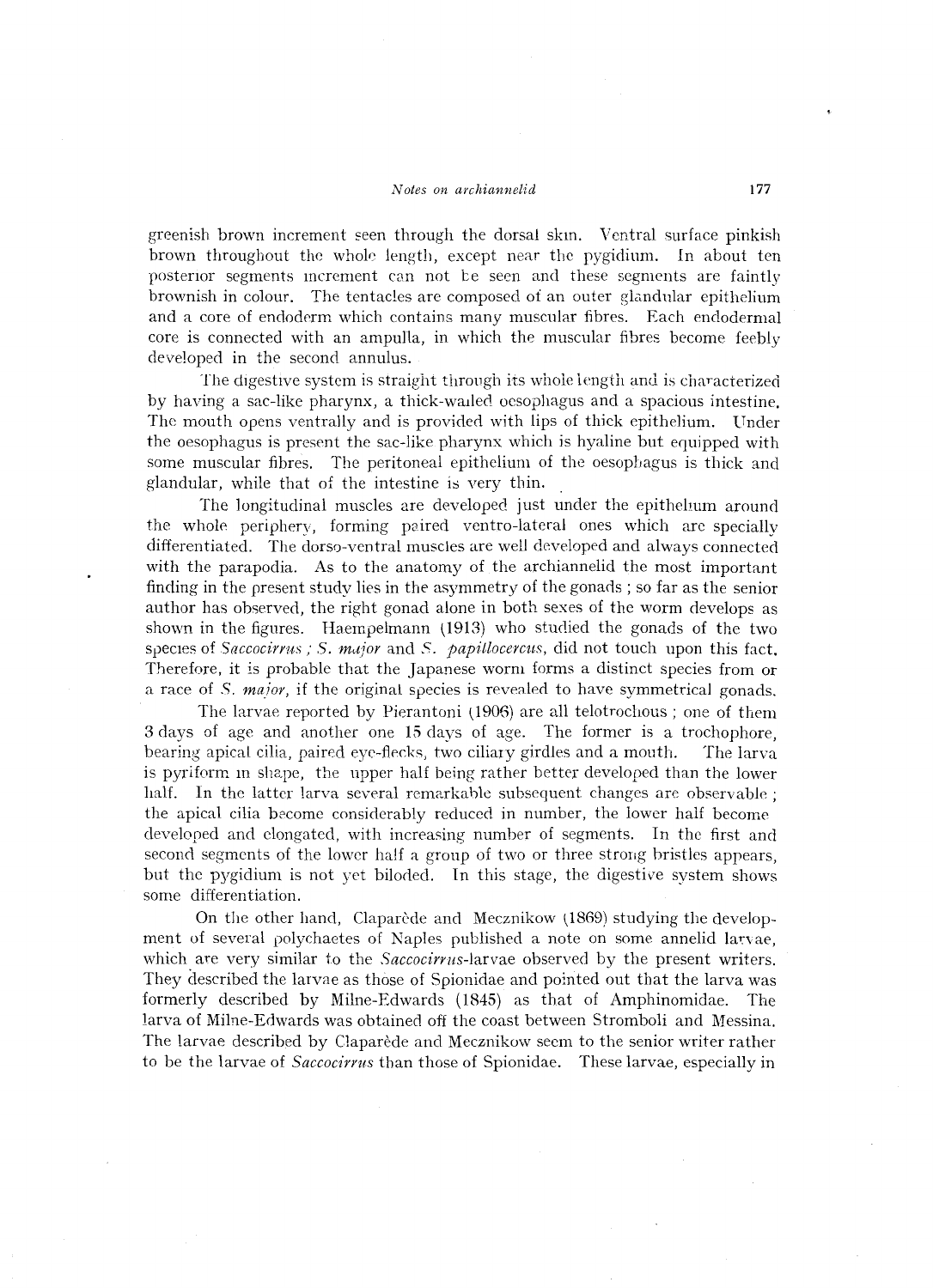## 178 *Uchida et Okuda*

later stages, agree in several points with those examined and reported herein. The youngest larva described by them is monotrochous, having an equatorial ciliary girdle, a mouth, 6 pairs of setae, and most noticeable of all, bilobed posterior end. As the later stage they reported in the same paper a telotrochous larva exceedingly differentiated from the stage just referred to. These larvae have  $15 - 20$  annuli and are over 2 mm length. The head is composed of a median prostomium and two latenl lobes present anterior to the ciliary girdle. Just posterior to the ciliary girdle occurs a bilobed pygidium. On account of the presence of the bifurcated pygidium, they identified the larvae with that of Spionidac, but they pointed out that the groove between the lobes is very deep, because the pygidium of Spionidae has a still shallower groove between the lobes. The body is greyish brown, especially deep in colour in the cephalic lobes and near the pygidium. From the lateral lohes of the prostomium, which possibly later develop into tentacles, and the biolobed pygidium, it is highly probable that these larvae belong to these of *Saccocirrus*. These larvae, however, are somewhat different from those of Pierantoni in several points. This will be discussed later on.

The youngest larva examined by the present writers was collected on July 16 amI is telotrocholls, cylindrical, and 0.23mm long and 0.098mm wide (Fig. 2, A). It seems to he a stage slightly more advanced than that figured by Pierantoni (Fig. 1B). In the present larva the cephalic lobe is roundly protruded and lateral lobes are not distinctly developed. The eye-flecks are situated, one on each lateral lobe. Just posterior to the protrochal ciliary band opens a large mouth furnished with rich cilia. The mouth becomes gradually triangular in shape, with an apex posteriorly. From the apex runs a ciliary furrow to the telotrochal ciliary band. The trunk is cylindrical, divided into six segments, the anterior two being wider than the posterior four. The pygidium, the last segment, is bifurcated into two rounded posterior lobes which form adhesive organs. The ciliary bands are two, one larger between the head and the trunk, and another on the pygidium. The body is greyish brown, especially deep in the cephalic lobe and pygidium. The intestine is extended, from the cephalic region to the fifth truncal segment.

The larvae which were abundantly found in plankton on July 20 showed some development from the previous stage (Fig. 2, B). The cephalic portion had become characterized by protruded lateral lobes. Truncal segments were seven in number. The pygidium still furnished with cilia became narrowed towards the end which is again bifurcated into adhesive organs. The digetive sysitem was differentiated into the oesphagus, stomach and intestine. The intestinal part contained yolklike masses. The larva was dark brown in colour and abhered to the substratum by means of the adhesive organs; it crept like a leech. Two days afterwards the larva had become larger, measuring 0.66 mm long, 0.154 mm wide in head region and 0.098 mm wide in trunk (Fig. 2,C). Tn this stage the truncal segments with the exception of the pygidium had increased to 8 in number. When well-elongated, these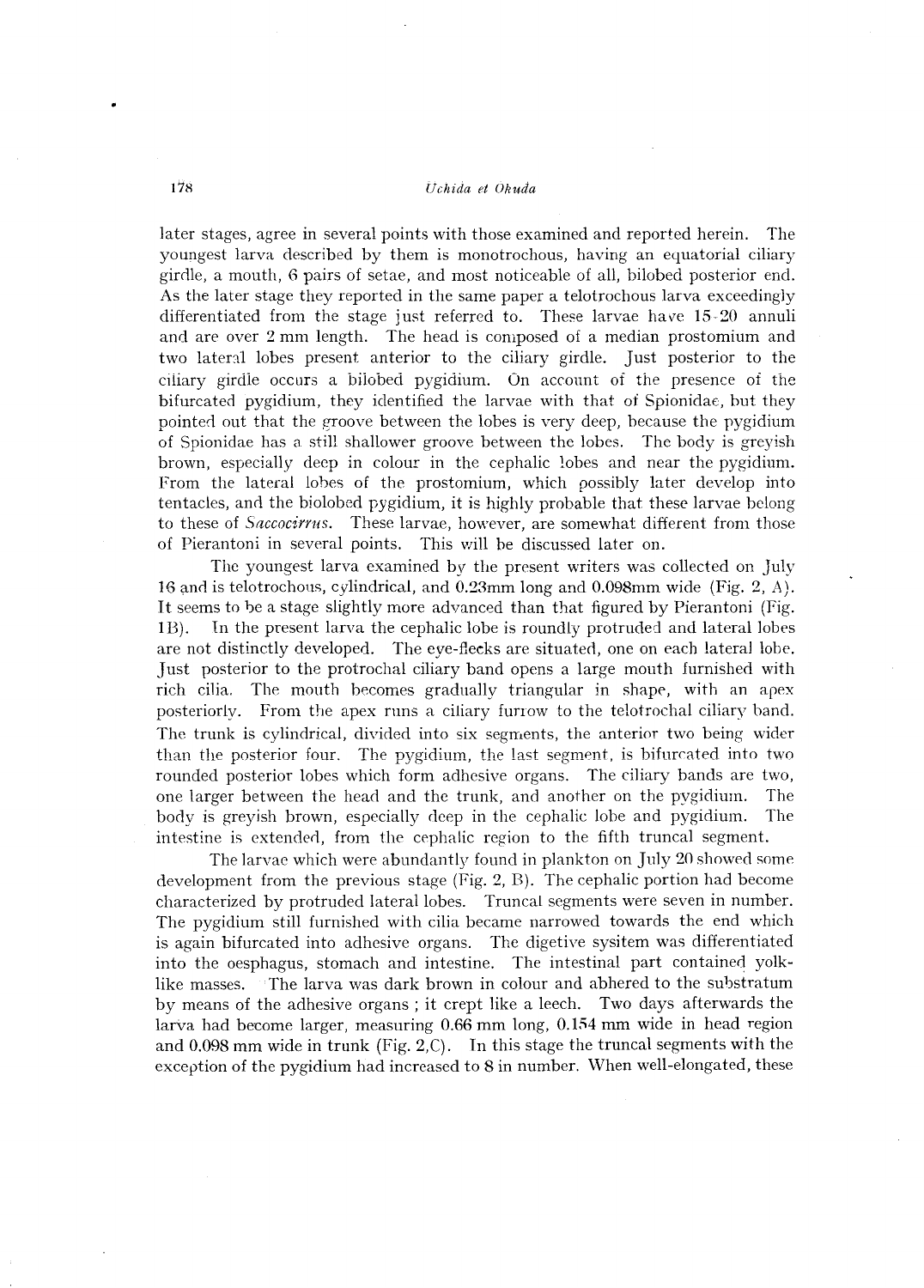

•



Fig. 2. Larvae of *Saccotirrus major*,

segments are distinctly narrowed posteriorly, moreover the ninth segment newly appears as a narrow band just anterior to the pygidium. On the ventral side of these larvae was observed the ciliary furrow running from the telotrochous corona to the prototrochal one. The furrow runs straight along the median line but is hifurcated in the third anterior segment, each branch leading forwards, slightly enlarged and ending in a rounded extremity. Just anterior to the V-formed branches opens a mouth afterwards. In larvae developed slightly more from the stage just described, anlages of setae appear from the third anterior segment to the posterior-most segment. The pygidium had become enlarged and its inner surface had become gradually notched, forming the adhesive organs of the adult.

Another set of larvae found on July 20 was 0.63 mm long and 0.14 mm wide. In these larvae the protrochal and telotrochal ciliary bands had already disappeared. The cephalic region was oval in shape and was provided with a pair of broad tentacles of which the shaft was curled dorsally. On the dorsal side on the demarcating line between the head and the trunk were found hyaline nuckal organs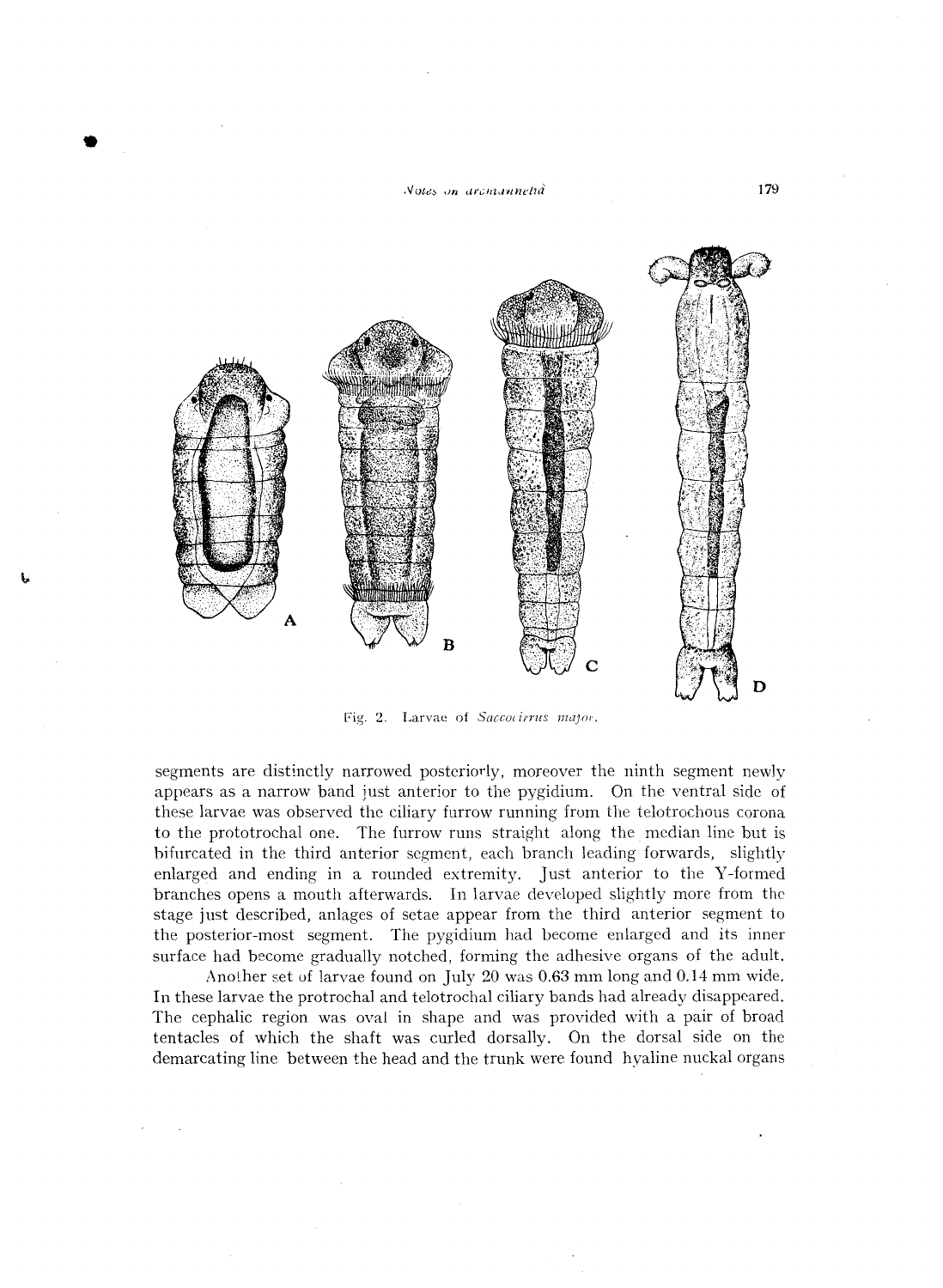•

arranged in pair. The mouth was slit-like and opened just behind the cephalic region. The Y -shaped ciliary furrow was distinct on the ventral surface. The pygidium was furnished with four papillae on the inner side, which could be seen from the ventral side. The larvae were found to creep on the substratum.

These larvae were accidentally all lost. On August 1st some larvae possibly metamorphosed from the previous ones were caught in plankton(Fig.2,D). They were **0.7** mm long and **0.09** mm wide. They could swim but were usually found to creep on the bottom of the aquarium and often to attach to the substratum by means of the adhesive organs already developed in the pygidium. The head was rather round in outline and contained black pigment. Eye-flecks had already disappeared. On the ventral side of the head were observed short curled rorl-shaped tentacles which were provided with tactile cilia sparsely disposed. On the demarcating line between the head and the first truncal segment were found two hyaline nudal grooves in pair, which were ovoid in shape, situated obliquely and furnished with cilia thickly set. The first segment was indistinctly separated from the second one, and was approximately twice the length of the latter. The succeeding four segments were similar in length to the second one, but the sixth and seventh ones were slightly smaller than the preceding ones. The pygidium was 0.08 mm long and bifurcated. In dorsal view their branches were blunt and each furnished with three adhesive organs. Both the protrochal and telotrochal ciliary bands had already completely disappeared in the region. Corresponding to the place of the telotrochal ciliary bands, black flecks were found arranged in a transverse row, thus demarcating the pygidium from the anterior segment. The alimentary tract was straight and especially blackly tinted from the third to the sixth segments. On both the lateral sides of the  $3-6$ th segments were found hyaline processes which contained 2-3 anlages of setae.

Remarks. The youngest larva observed by the present writers is quite different from the larva figured by Pierantoni \1906, Fig. 213). The main differences lie in the presence of bundles of stout bristles and the absence of the bilobed posterior end of Pierantoni's larva. As regards the pygidium it is possible that it become bifurcated afterwards, but it seems to be impossible that the stout bristles so conspicuous shed off in later stage as indicated in the Japanese larva. Moreover, there can be seen several discrepancies in structure in view of stage between two kinds of larvae; such as differentiation of the lateral prostomial lobes, numbers of annuli and complication of the digestive system. The developmental condition of these organs does not coincide in these larvae. From these facts the two larvae seem to belong to quite different worms. Pierantoni's larva which is so different from the adult of Saccocirrus, probably belong to some other annelid. On the other hand, the larvae figured by Claparède and Mecznikow agree with our larvae in the following points; presence of the lateral prostomial lobes, bifurcated pygidium, and setae-bundles feebly developed. Moreover, the